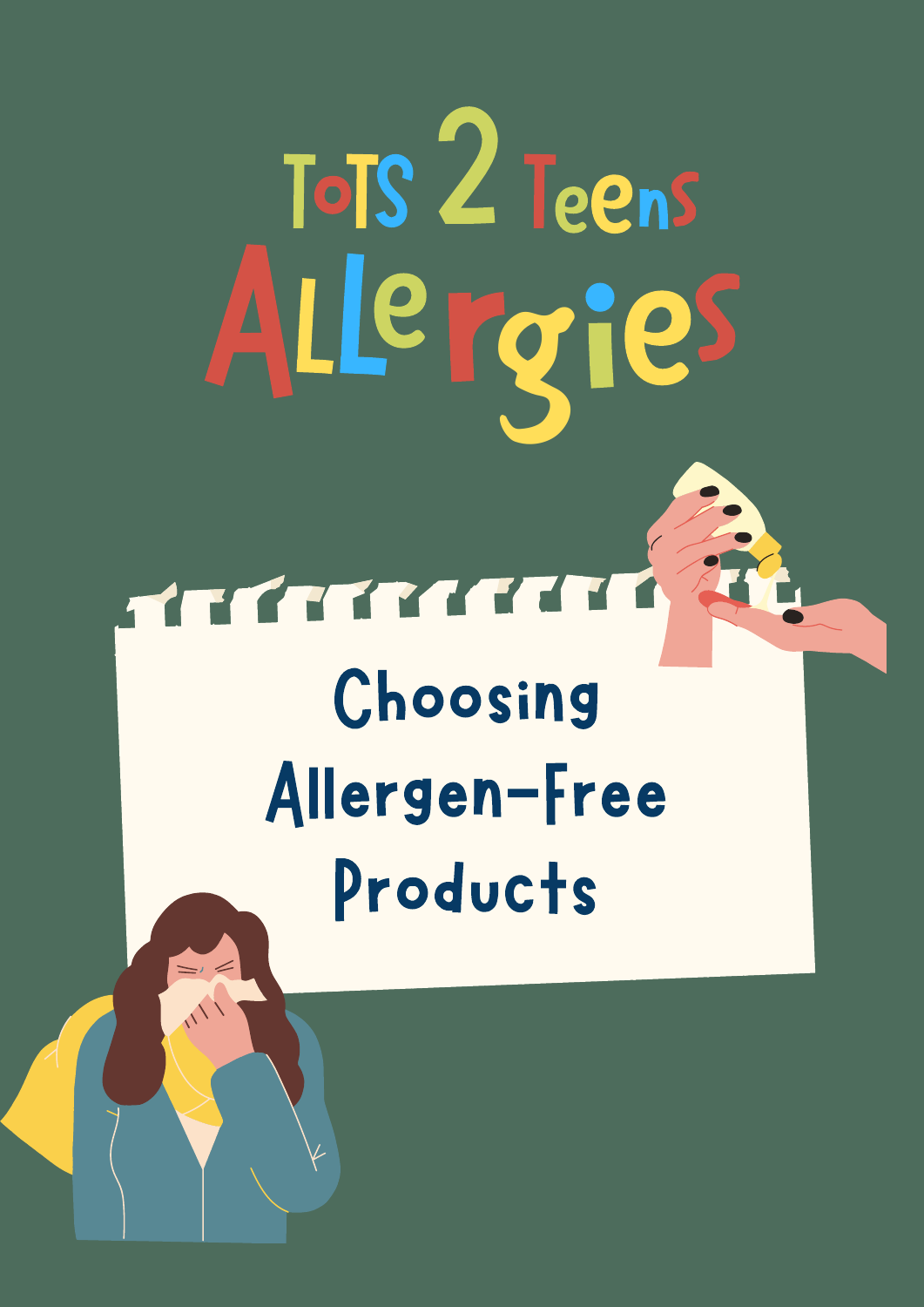Choosing the right products for your little one takes you closer towards getting a handle on allergies and eczema. When my daughter's cow's milk and egg allergies were diagnosed, choosing the right food and products became crucial for her care.

There are 3 key choices you can make:

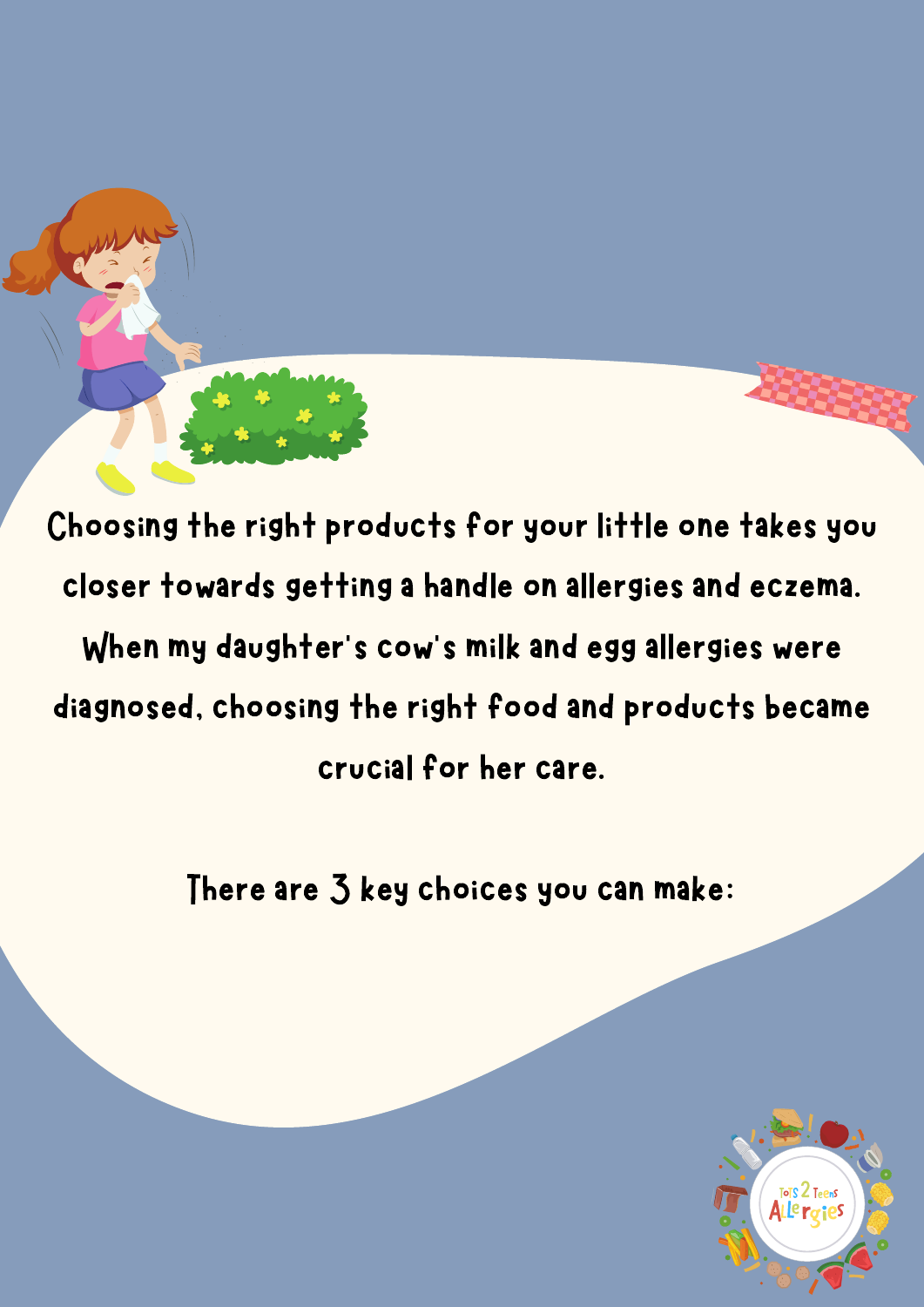### Forfood,choose organic and allergen-free

As a scientist and mum, I wanted my child to have the best start in life and it will be no different for you. Choosing organic food is one way to ensure that you are minimising your child's exposure to allergens.

Organic food refers to food that has been produced with minimal processing; this is made possible through the lower levels of pesticides, artificial fertilisers or genetically modified organisms (GMOs) used. Not only is organic good for your child, it is also good for the environment.

To ensure your child's foods are free from allergens, check the ingredients list thoroughly so that you do not mistakenly feed

them with something that triggers the allergy. Thankfully, there are tools to help us achieve this. One I still find useful is the FoodMaestro app.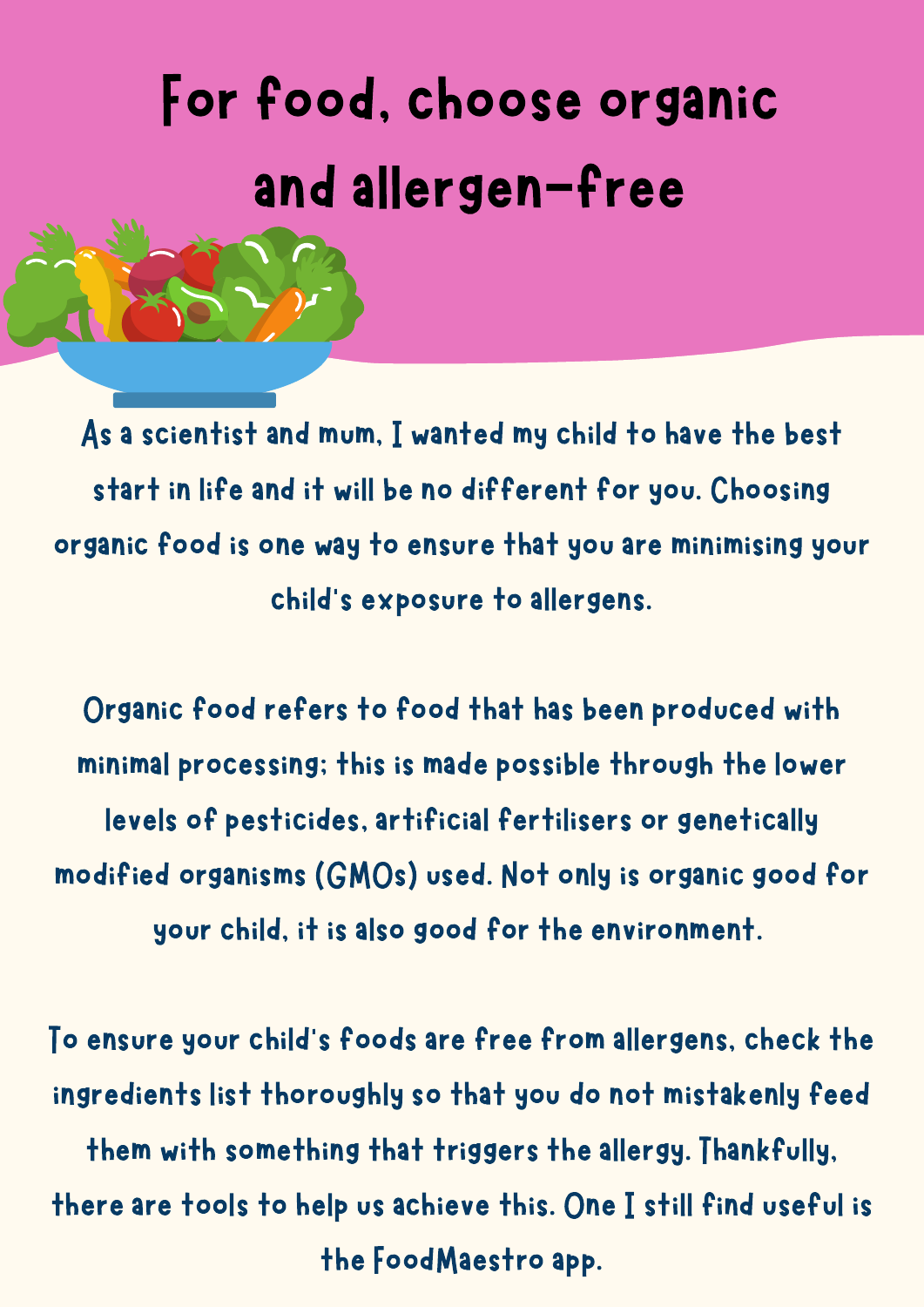

To help your child's skin, consider using cotton clothing especially as a base and first contact with the skin. Cotton is loose, doesn't aggravate the skin and allows it to breathe. Silk is also another great alternative for the same reasons.

My daughter had so many cute knit outfits that she could not wear but I had to do the right thing for her. Her skin was delicate and needed tender loving care - one of the ways to do this was to just use cotton.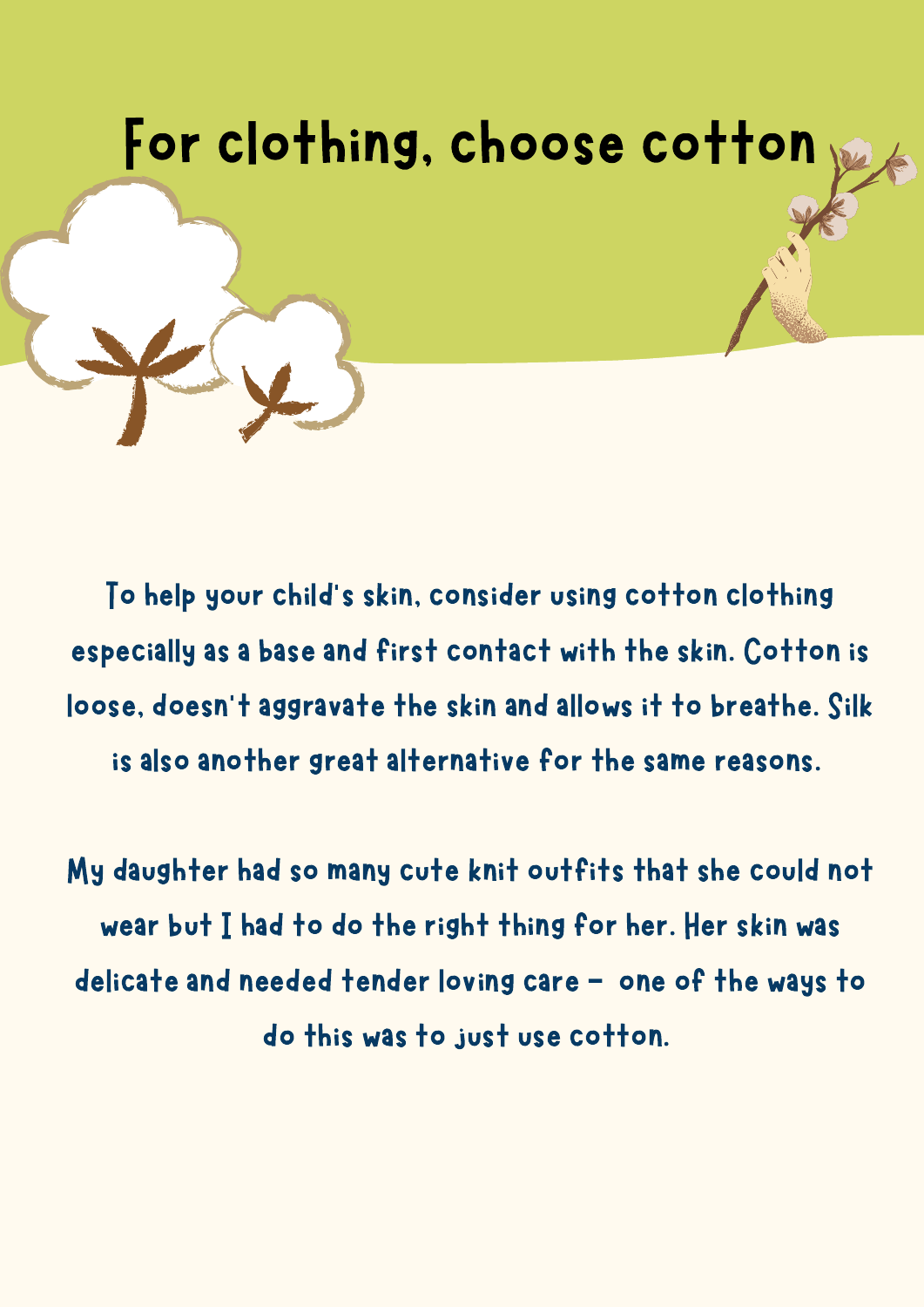